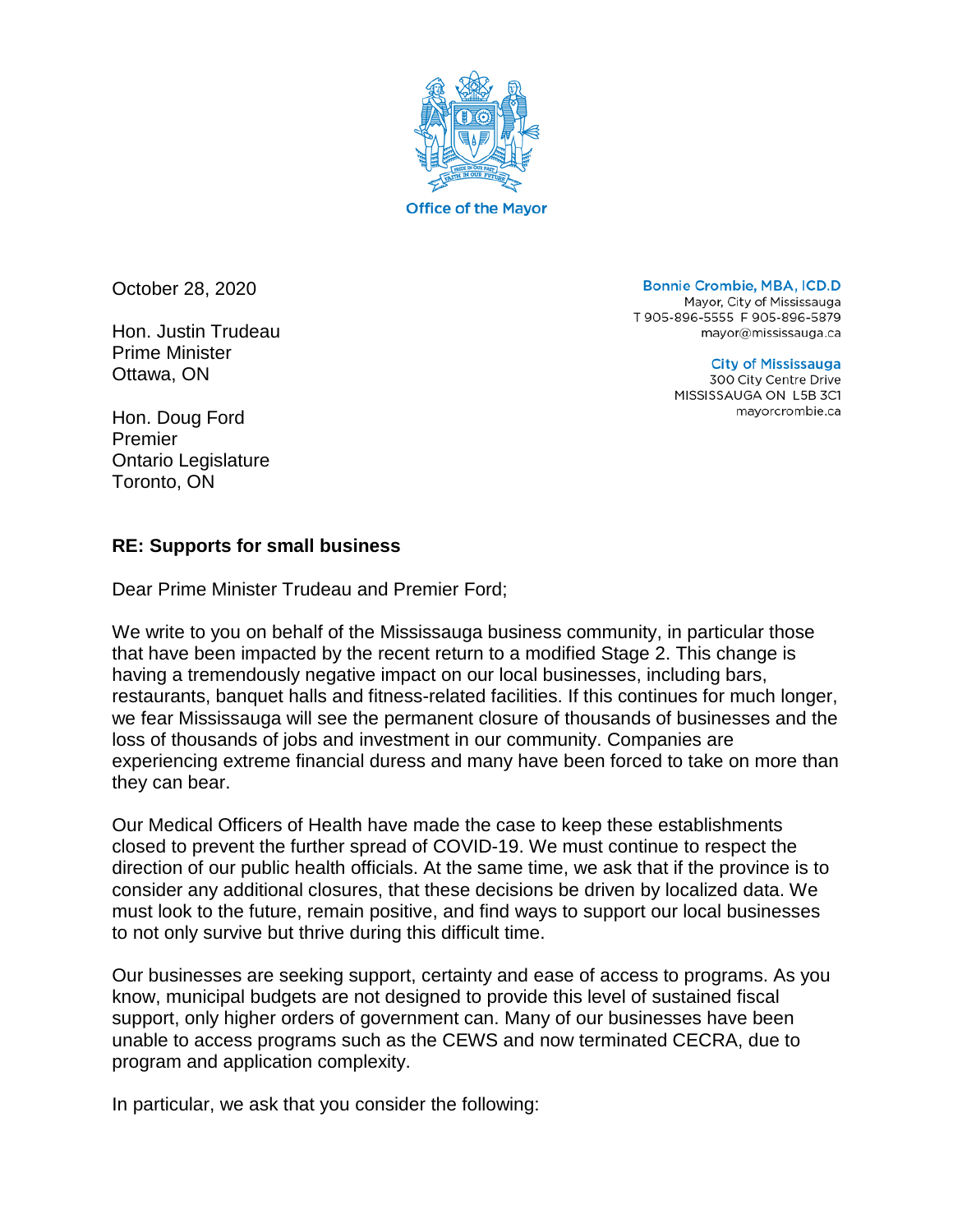

**Bonnie Crombie, MBA, ICD.D** Mayor, City of Mississauga T905-896-5555 F905-896-5879 mayor@mississauga.ca

> **City of Mississauga** 300 City Centre Drive MISSISSAUGA ON L5B 3C1 mayorcrombie.ca

## **Provincial**

- 1. A review of provincial regulations regarding patios to ensure expanded, yet safe outdoor dining this winter is possible – be creative;
- 2. Immediate release of the announced provincial \$300M in funding for businesses impacted by Stage 2 restrictions without constraints, so that all affected small business can access financial relief. To avoid permanent closures, commit to maintaining this support in the event Modified Stage 2 restrictions are extended beyond 28 days;
- 3. Consider putting a cap on the delivery commission fees for food delivery apps during the duration of the shutdown to provide relief to restaurants offering takeout only;
- 4. Find ways to provide immediate financial support to affected restaurants, bars and banquet halls. Without more immediate financial support to these small businesses, many will close permanently;
- 5. To assist businesses closed or severely restricted by public health restrictions, expand the new rent subsidy program to include more fixed costs such as property taxes and utilities;
- 6. Encourage local manufacturers to help step up the production of items that are currently in short supply and needed to extend the patio season and keep businesses open like electric heaters and tents;
- 7. Changes to Regulation 263/20 regarding the use of protective glass (i.e. Plexi-Glass) to ensure that it can act as a substitute for a mask. If this is not changed, a return to indoor dining will not be possible for many restaurants that rely upon this protective glass to allow patrons to take off their masks to eat;
- 8. Work to prevent insurers from raising premiums, failing to renew or cancelling policies for businesses until the pandemic is over;
- 9. Create more consistency when businesses are allowed to reopened (i.e. dance studios allowed to operate in hotspots but not gyms);
- 10.Avoid the 'one-size' fits all approach and instead apply an approach to health and safety guidelines for businesses that takes into account the size of their establishment and thus capacity to accommodate different number of patrons while still adhering to social distancing requirements; and
- 11. Provide increased, long-term supports for businesses in your November 5<sup>th</sup> Budget.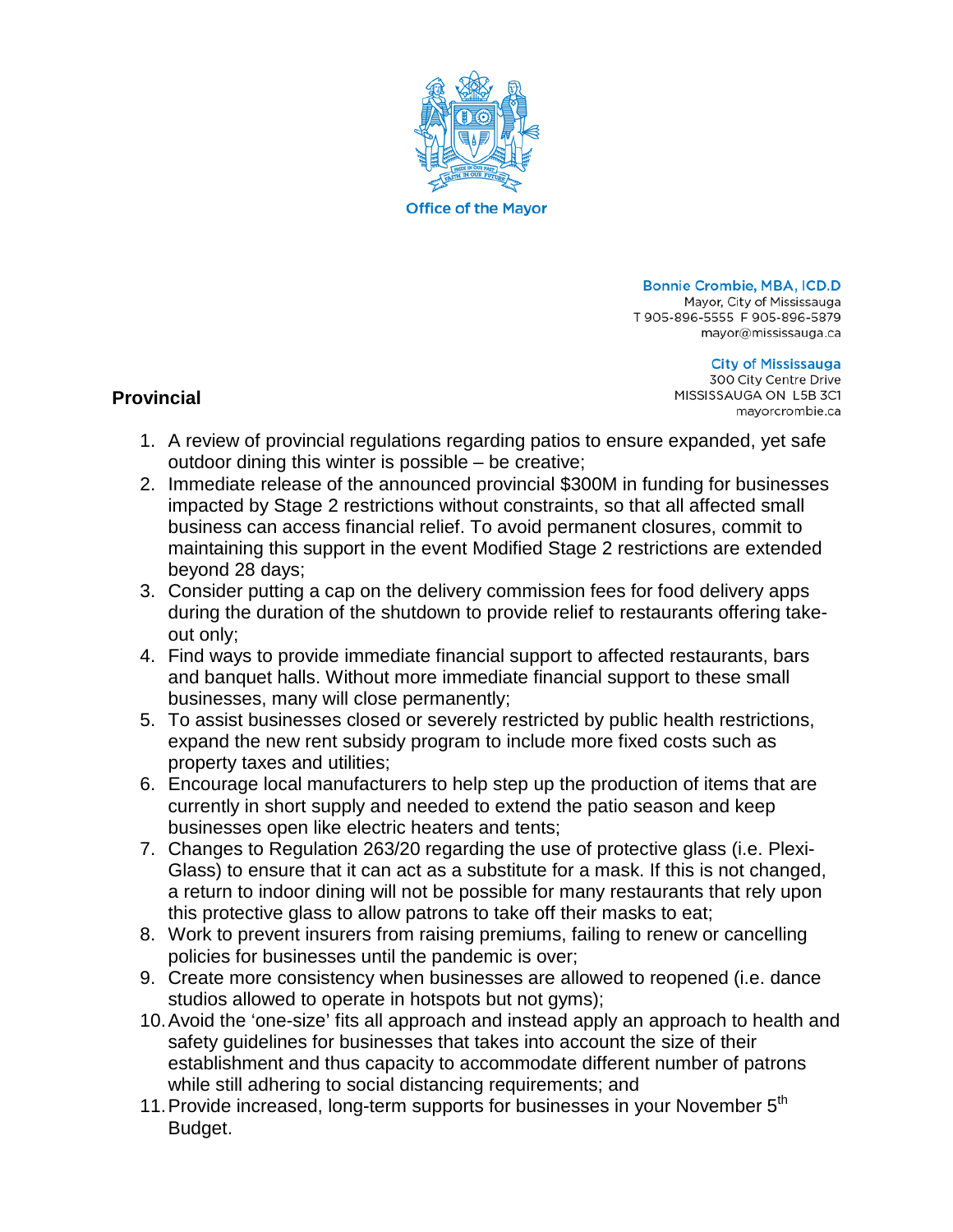

**Bonnie Crombie, MBA, ICD.D** Mayor, City of Mississauga T 905-896-5555 F 905-896-5879 mayor@mississauga.ca

> **City of Mississauga** 300 City Centre Drive MISSISSAUGA ON L5B 3C1 mayorcrombie.ca

## **Federal**

- 1. Simplify financial relief programs for businesses, especially bars and restaurants, so they can weather this pandemic. For example, ensure that food establishments open for take-out are also eligible for assistance;
- 2. Reduce the complexity of the application process for the CEWS and provide assistance for small businesses to better access this program;
- 3. Support for entrepreneurs with personal household expenses and mortgages by ensuring they are eligible for the Canada Recovery Benefit (CRB) and EI. In the absence of any income, entrepreneurs are also struggling to pay personal expenses; and
- 4. Provide long-term, enhanced support for small businesses in your upcoming Economic Statement and future Budget.

Your governments have worked cooperatively and effectively together since the beginning of this pandemic. COVID-19 is part of our new reality and will be with us for the foreseeable future. Our local businesses are the backbone of our economy, and they need our support. If they are forced to go into lockdown on a repeated basis, we need to ensure these businesses are fully supported to weather this crisis and emerge intact. We are asking that you continue to work together to not only provide supports for our businesses but that they are delivered in an effective and timely manner.

We would request that before any further decisions are made with respect to business limitations or closures, that you consult with local businesses, Mayors and Councils, and local public health officials. Decisions to further restrict or reopen businesses must be tailored to our local realities. There is no one-size-fits-all solution, and we must be careful to balance public health considerations with economic realities.

Thank you for your consideration. As always, we would be happy to speak further about these suggestions.